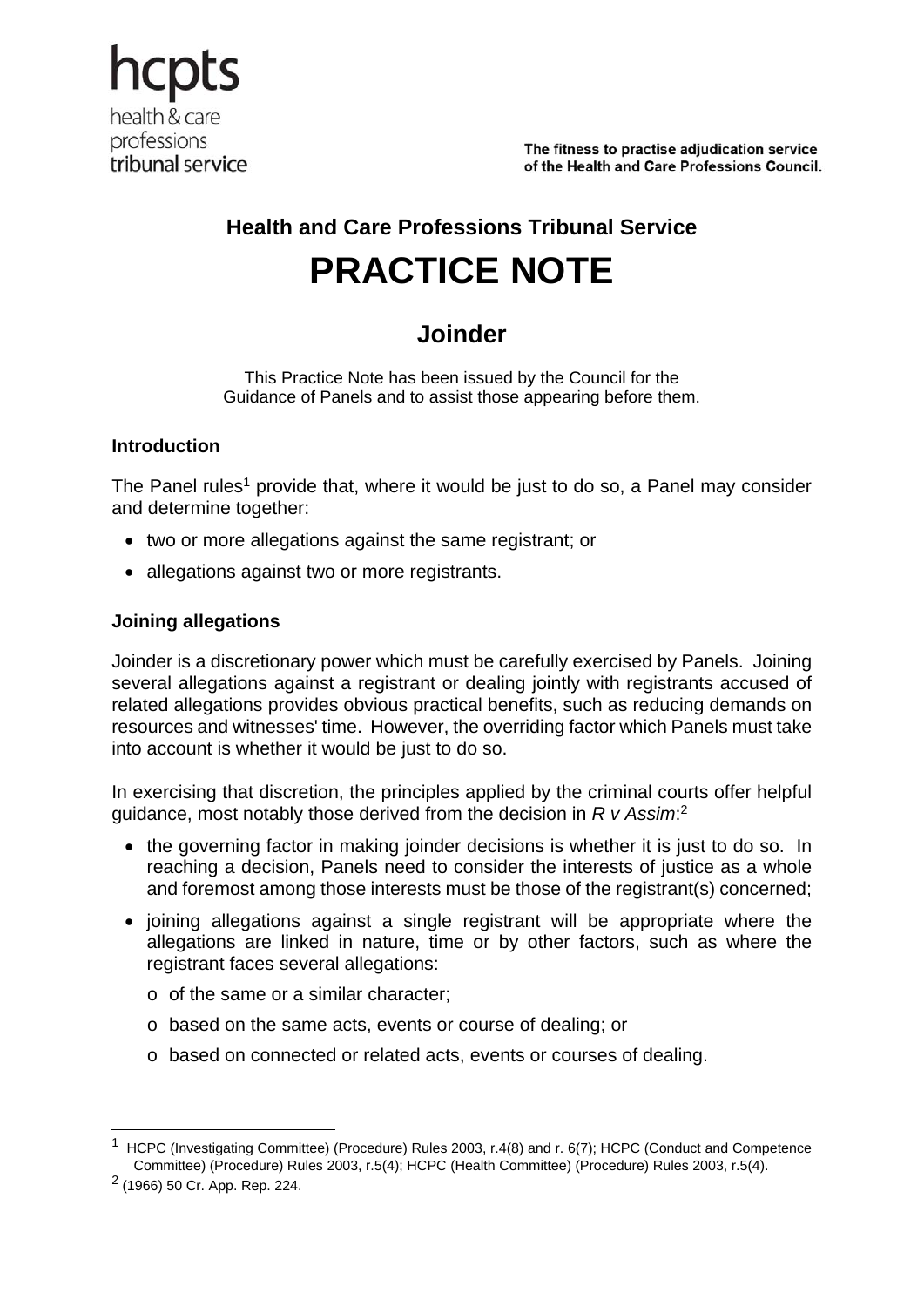- as a general principle, it would be inappropriate for a Panel to join unconnected allegations against several registrants;
- joining allegations against more than one registrant will be appropriate where they are subject to the same allegation, where there is evidence that they acted in concert or the allegations are linked in time or by other factors, for example where:
	- o the allegations concern participation in the same act, event or course of dealing (or any series of them);
	- o the allegations are based upon connected or related acts, events or courses of dealing; or
	- o the allegations relate to actions taken in furtherance of a common enterprise.
- where joinder would be appropriate based on the nature of the allegations, there may be other reasons why the discretion to do so should not be exercised. For example, where one registrant has failed to respond and joinder might cause delay or unfairness in dealing with another registrant or where it is apparent that registrants will present antagonistic or mutually exclusive defences.

#### **Joinder and fitness to practise**

The criminal law is not of direct application in fitness to practise proceedings and, whilst it provides helpful guidance, Panels should not take the analogy too far. As the court stated in *Wisson v HPC*3 the criminal rules on joinder exist in part because a defendant will be tried:

*"...by a jury who cannot be expected necessarily to have the expertise to be able to differentiate between conduct on one occasion and another; and they might well be adversely affected if there is a joinder of charges against an individual where there is no proper link and no proper basis for that joinder....The situation is somewhat different when one is dealing with a panel of specialists..."* 

Ultimately, a Panel will need to decide whether a registrant's fitness to practise is impaired and, where that is found to be the case, what steps need to be taken to protect the public. A Panel will be aided in that task if it has a proper understanding of all that the registrant is alleged to have done. In *Reza v GMC*4 the Privy Council set out the Panel's need:

*"...to be informed of all the facts alleged and all the background which would help*  them to determine in the interests of the public and the profession what if *anything is to be done by way of [sanction]."* 

This does not mean that allegations against the same registrant should always be joined. A balance must be struck and justice will always be the governing factor, but the connection between allegations or the relevance of one to another are important considerations. This was explained in *Wisson* in the following terms:

 $\overline{a}$ 

<sup>3 [2013]</sup> EWHC 1036 (Admin)

<sup>4 [1991] 2</sup> AC 182